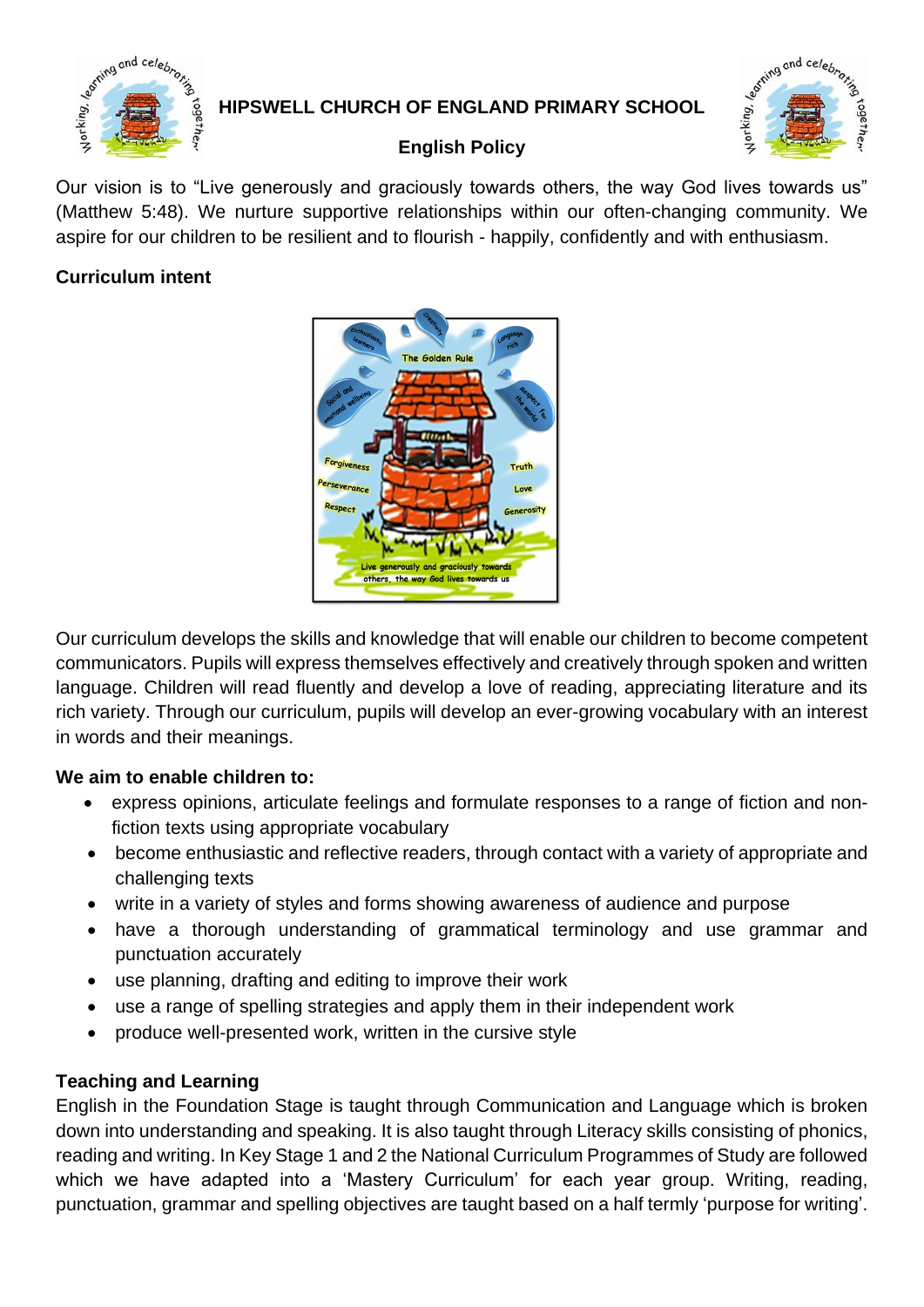English is taught daily, with cross-curricular links to current topic work where possible. Children also benefit from additional spelling, reading and grammar sessions.

For each lesson, clear objectives are set for each lesson and are shared with pupils. The success criteria for the lesson is developed with the pupils so that they have ownership of their own learning. Teachers differentiate according to the needs of the pupils and use intervention programmes for targeted support.

Teaching Assistants and volunteers are used to support the teaching of English. They work under the guidance of the teacher with small groups of children or individuals.

#### **Inclusion**

At Hipswell CE Primary School we are committed to providing all children with an equal entitlement to activities and opportunities in English. All children receive high quality teaching on a daily basis and activities are differentiated according to their needs. In addition, where identified pupils are considered to require targeted support to enable them to work towards age appropriate objectives, intervention programmes will be implemented. Teachers and teaching assistants plan programmes together and monitor progress of these pupils.

The needs of children with English as an additional language will be met through planning and support from the Multicultural Support Agency where appropriate. This is supported by our equal opportunities policy and our strong Christian ethos.

#### **Evaluation and Assessment**

Every child at Hipswell Primary School will be assessed throughout the year to ensure continuity, progression and achievement in English. Formative assessment is ongoing through observations and discussion with the children. This ensures planning is based on prior attainment. Pupils know what they need to do to achieve the next steps. A summative assessment of each child's progress in English and assessment against the expected standard for their age group will be provided in their end of year report. Using a range of sources, teachers will use their professional judgement and the National Curriculum statements to assess the children's attainment and progress. Assessments will be completed each term and the data will be recorded on the Target Tracker program and Bromcom for analysis and to inform future planning.

#### **Staff Development**

Teachers are expected to keep up to date with subject knowledge and use current materials that are available in school or online. Training needs are identified as a result of whole school monitoring and evaluation, through professional dialogue and performance management. These are reflected in the School Improvement Plan. The English Leader will arrange for relevant advice and information, such as feedback from courses, to be disseminated. Where necessary, the English Leader provides or organises school based training.

Additional adults who are involved with intervention programmes and the teaching of phonics receive appropriate training.

#### **Monitoring**

The quality of teaching and learning in English is formally monitored by the Curriculum Leader and/or Headteacher, supported by the Governor with responsibility for English, through lesson observations, work scrutinies, learning walks, pupil conferencing and data analysis.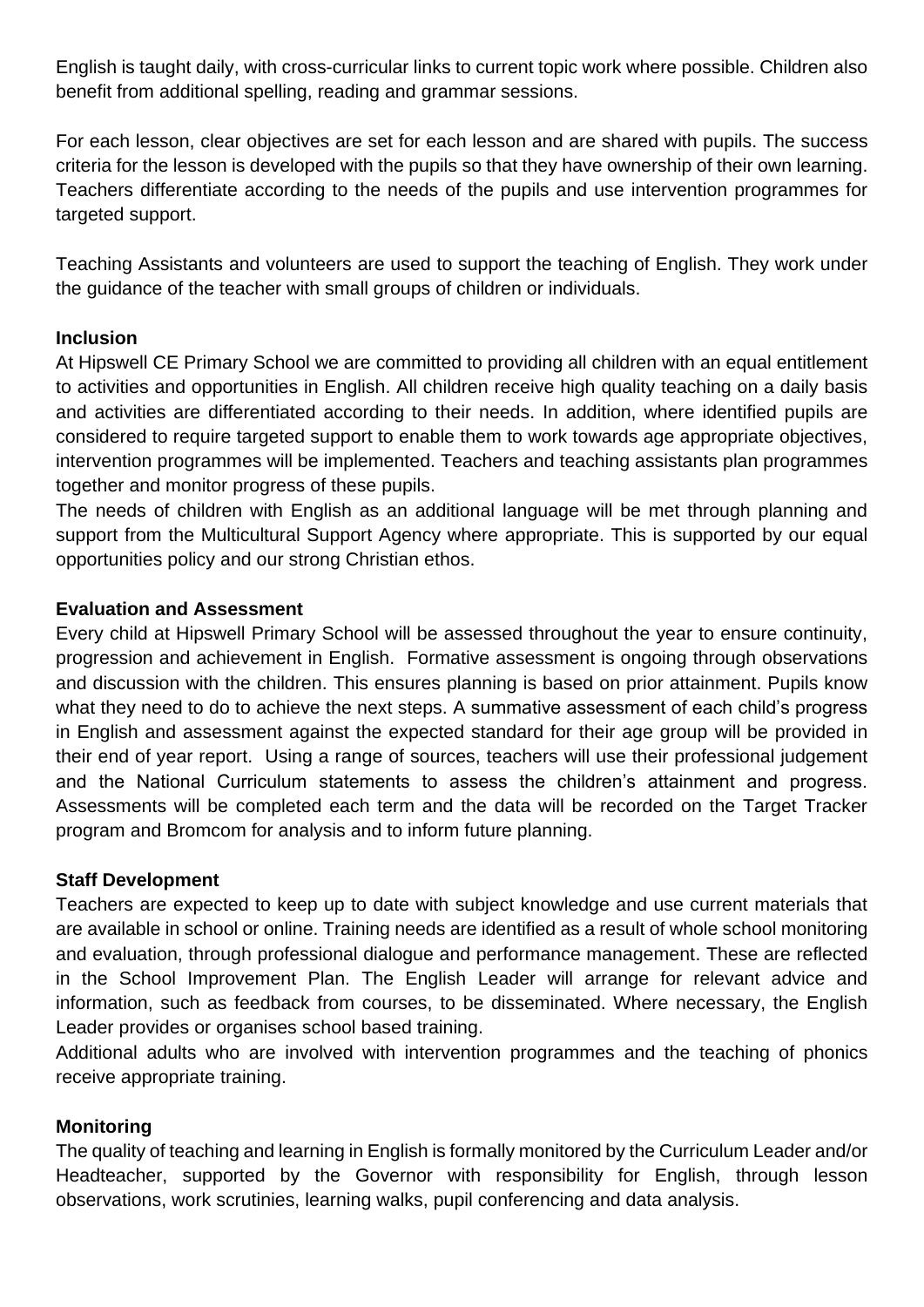#### **Speaking and Listening**

Teachers and other adults in school model speaking using standard English. This includes clear diction, reasoned argument, using imaginative and challenging vocabulary. Listening is modelled, as is the appropriate use of non-verbal communication, respecting the views of others. Teachers are also sensitive in encouraging the participation of reluctant speakers.

We plan a range of activities to promote confidence, clarity and fluency over a variety of purposes. Children are taught to communicate effectively, listen to and appreciate the opinions of others and articulate ideas and thoughts clearly through a range of activities:

- re-telling stories, songs & poems
- describing events, observations and experiences
- discussion and debate, justifying their ideas
- planning, predicting and investigating in small groups
- presenting work to various audiences
- imaginative play and role play
- drama including hot-seating
- taking part in school performances

#### **Spelling and Phonics**

Phonics teaching follows Letters and Sounds. The aim is for all pupils to be able to:

- blend and segment sounds easily
- learn that segmenting words into their constituent phonemes for spelling is the reverse of blending phonemes into words for reading
- spell words accurately by combining the use of grapheme-phoneme correspondence knowledge as the prime approach, and also morphological knowledge and etymological information
- use a range of approaches to learn and spell irregular words.

#### **Entitlement**

Pupils have access to a range of phonics opportunities that include at FS and KS1:

- whole class teaching of specific spelling patterns
- daily discrete teaching of systematic, synthetic phonics
- use of phonics knowledge in real life contexts
- application of phonics skills across the curriculum Pupils have access to a range of phonics opportunities that include at KS2:
- whole class teaching of specific spelling conventions and rules
- discrete phonics teaching as part of an intervention group where gaps in phonological knowledge have been identified
- using phonological knowledge in real life contexts
- applying skills in cross curricular contexts

Pupils learn 10 spellings per week either linked to their current phase in phonics or to the spelling curriculum for their age range.

Half termly, pupils complete a 'Big Spell' in which they are tested on 20 spellings from the half term.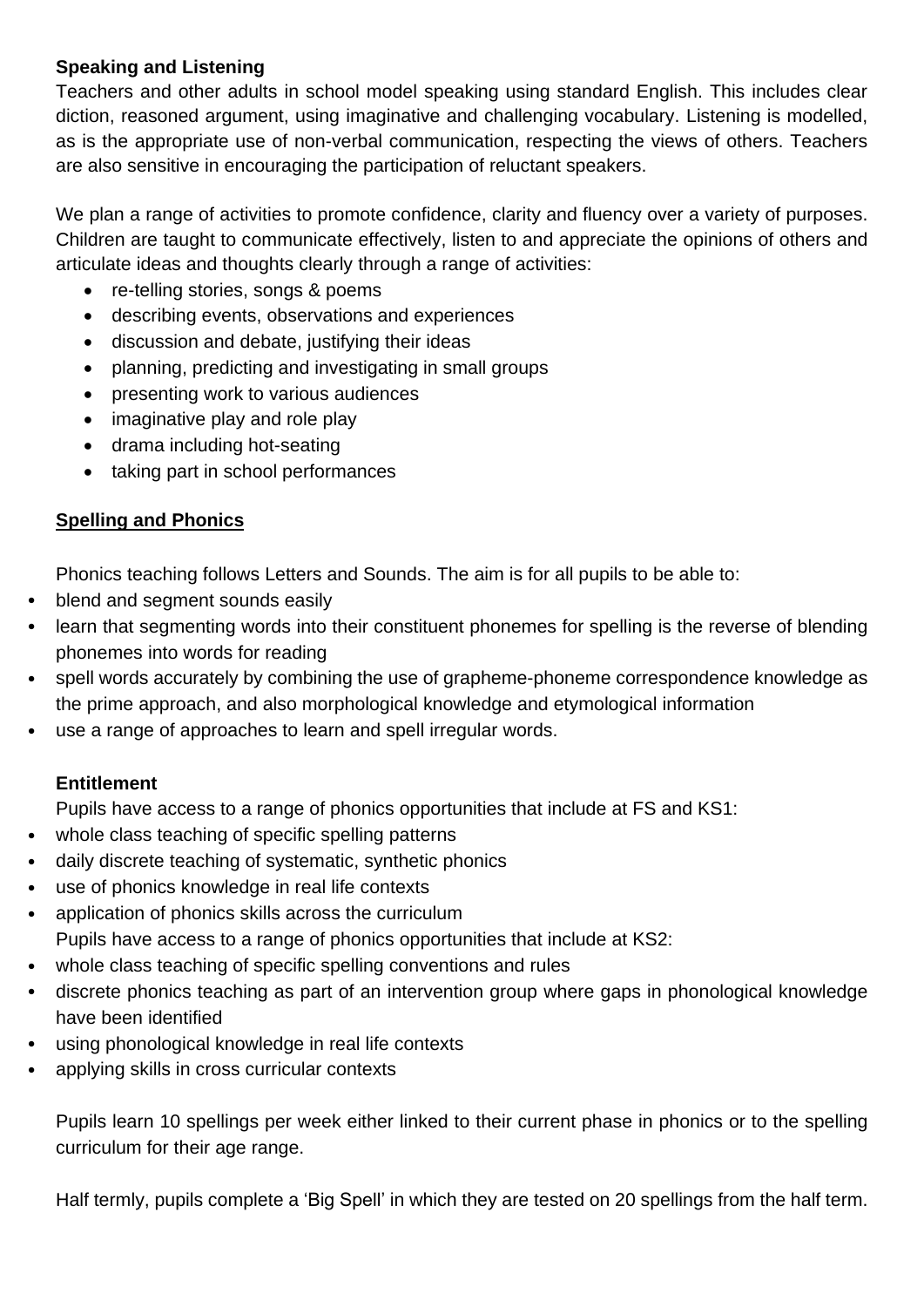# **Reading**

# **Aims**

To enable children to:

- develop positive attitudes towards reading so that it is a pleasurable and meaningful activity
- use reading skills as an integral part of learning throughout the curriculum
- read and respond to a variety of texts whilst gaining increased level of fluency, accuracy, independence and understanding
- develop different strategies for approaching reading

Pupils have access to a wide range of reading opportunities that include:

- shared reading
- guided reading
- regular independent reading
- home/school reading
- hearing books read aloud on a regular basis
- selecting own choice of texts including digital texts
- reading whole texts
- reading across the curriculum
- reading in the community

The Programme of Study for reading is taught in English lessons, phonics sessions and whole class/guided reading lessons. Additional time is provided on a regular basis for reading at other times. There is time set aside for independent reading, using the library, listening to whole class stories and research linked to other subjects.

# **Teaching and Learning**

Progression in reading starts with the systematic teaching of synthetic phonics. This is in the context of a broad and rich Foundation Stage curriculum which celebrates reading for pleasure and proactively develops children's speaking and listening skills and language development. As pupils develop reading fluency throughout KS1, teachers teach a broad range of comprehension strategies which allow pupils to engage with text in a variety of ways to suit different learning styles.

In KS1 and Year 3, reading is taught through guided reading sessions where texts are chosen to match the ability of the group and to provide challenge. Fluency is developed alongside key comprehension skills. From Year 4, reading is taught through whole class reading lessons. The teacher models the reading process to the whole class as an expert reader providing a high level of support. Pupils also read aloud and complete a wide range of activities in which they develop their personal response to the text and build their understanding. Many other opportunities are provided for pupils to practise and extend reading in other subjects.

Pupils select texts under the guidance of the teacher for independent and home/school reading. Teachers monitor independent reading and discuss progress with individual pupils on a regular basis. The Reading Challenge encourages reading at home. Parents are expected to hear their children read regularly and respond to their child's reading through their Reading Records.

#### **Assessment**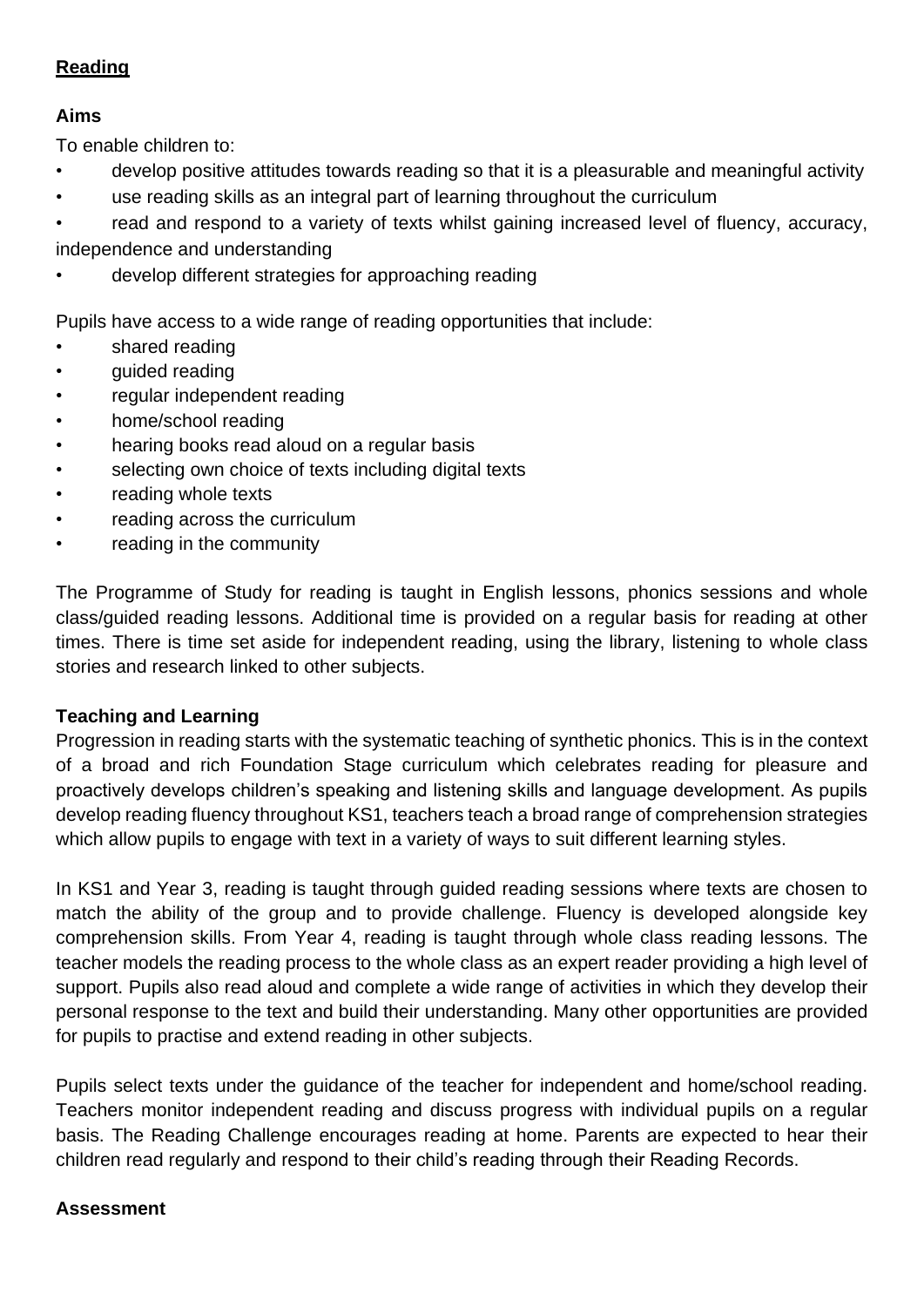Teachers assess children's reading in a variety of contexts continuously and according to National Curriculum standards.

Reading assessment opportunities:

- on-going teacher assessment
- guided reading focussed skill record sheets
- school record sheets for Letters and sounds
- termly assessments using Target Tracker and Bromcom
- end of key stage SATs
- Phonics Screening Check
- NFER and Salford Reading Assessments
- Foundation Stage stepping stones and Early Learning Journeys

# **Writing**

#### **Aims**

Children should learn to:

- write in different contexts and for different purposes and audiences
- be increasingly aware of the conventions of writing, including grammar, punctuation and spelling
- plan, draft and edit their writing to suit the purpose
- use ICT as a literacy medium for presenting work and manipulating text
- form letters correctly, leading to a fluent joined and legible handwriting style, giving increasing regard to presentation

# **Entitlement**

Pupils have access to a wide range of writing opportunities that include:

- shared writing
- guided writing
- independent writing
- writing different text types and narrative styles
- writing in different curriculum areas
- handwriting practice
- collaborative writing
- writing related to own experiences and enjoyment
- writing from a variety of stimuli
- planning, drafting, editing and presenting
- using ICT

# **Teaching and Learning**

Teachers promote writing and look for ways to inspire and motivate pupils so that they see themselves as 'writers'. Teachers establish the purpose and audience for writing and make teaching objectives explicit to pupils so they know why they are studying a particular text type, the kind of writing activities they need to undertake and what the expected outcome will be.